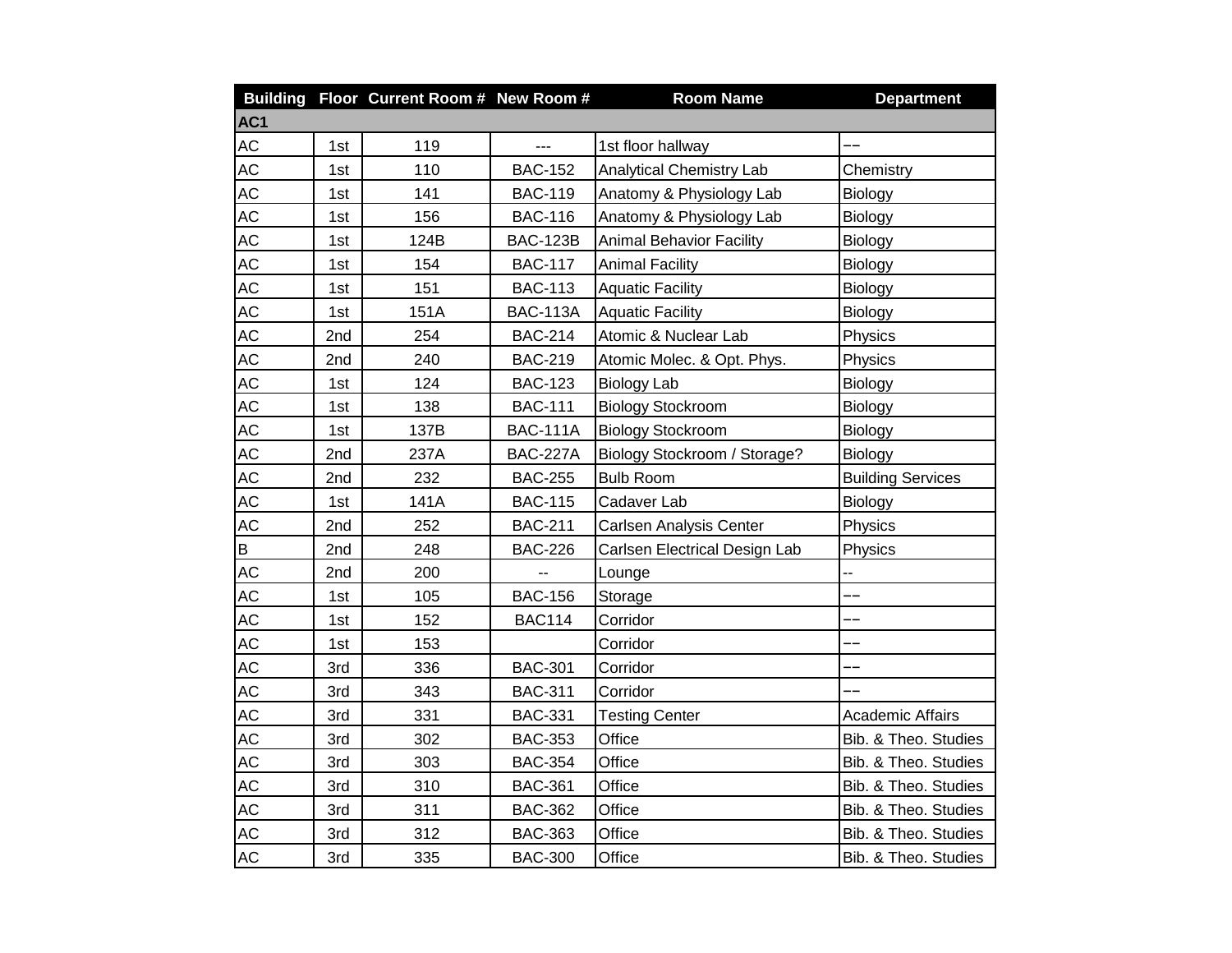| <b>AC</b>     | 3rd | 301A | <b>BAC-350</b>  | Office                       | Bib. & Theo. Studies |
|---------------|-----|------|-----------------|------------------------------|----------------------|
| <b>AC</b>     | 3rd | 301B | <b>BAC-352</b>  | Office                       | Bib. & Theo. Studies |
| AC            | 3rd | 323A | <b>BAC-339</b>  | Office                       | Bib. & Theo. Studies |
| <b>AC</b>     | 3rd | 336B | <b>BAC-304</b>  | Office                       | Bib. & Theo. Studies |
| AC            | 3rd | 336C | <b>BAC-303</b>  | Office                       | Bib. & Theo. Studies |
| <b>AC</b>     | 1st | 113  | <b>BAC-133</b>  | Office                       | Biology              |
| AC            | 1st | 115  | <b>BAC-134</b>  | <b>Faculty Research Lab</b>  | Biology              |
| AC            | 1st | 121  | <b>BAC-124</b>  | Microbiology Lab             | Biology              |
| AC            | 1st | 122  | <b>BAC-126</b>  | Office                       | Biology              |
| $\mathsf{AC}$ | 1st | 123  | <b>BAC-127</b>  | Office                       | Biology              |
| AC            | 1st | 125  | <b>BAC-128</b>  | Office                       | Biology              |
| AC            | 1st | 126  | <b>BAC-122</b>  | Faculty Research Lab         | Biology              |
| AC            | 1st | 127  | <b>BAC-121</b>  | Office                       | Biology              |
| AC            | 1st | 128  | <b>BAC-120</b>  | Office                       | Biology              |
| $\mathsf{AC}$ | 1st | 129  | <b>BAC-100</b>  | Office                       | Biology              |
| AC            | 1st | 130  | <b>BAC-101</b>  | Office                       | Biology              |
| <b>AC</b>     | 1st | 131  | <b>BAC-102</b>  | Student Research Lab         | Biology              |
| AC            | 1st | 132  | <b>BAC-105</b>  | Cell & Molecular Biology Lab | Biology              |
| AC            | 1st | 133  | <b>BAC-106</b>  | Storage                      | Biology              |
| AC            | 1st | 134  | <b>BAC-107</b>  | Faculty Research Lab         | Biology              |
| AC            | 1st | 136  | <b>BAC-109</b>  | Microscopy Lab               | Biology              |
| AC            | 1st | 137  | <b>BAC-110</b>  | Faculty Research Lab         | Biology              |
| AC            | 1st | 139  | <b>BAC-112</b>  | General Biology Lab          | Biology              |
| $\mathsf{AC}$ | 1st | 142  | <b>BAC-129</b>  | Office                       | Biology              |
| AC            | 1st | 143  | <b>BAC-130</b>  | Office                       | Biology              |
| <b>AC</b>     | 1st | 144  | <b>BAC-131</b>  | Office                       | Biology              |
| AC            | 1st | 155  | <b>BAC-117A</b> | Vivarium                     | Biology              |
| AC            | 1st | 157  | <b>BAC-119</b>  | General Biology Lab          | Biology              |
| <b>AC</b>     | 1st | 164  | <b>BAC-104</b>  | Cell & Molecular Research    | Biology              |
| AC            | 1st | 165  | <b>BAC-103</b>  | Dark Room                    | Biology              |
| AC            | 2nd | 236  | <b>BAC-230</b>  | Ecology/Enviro. Studies Lab  | Biology              |
| AC            | 2nd | 237  | <b>BAC-227</b>  | General Biology Lab          | Biology              |
| <b>AC</b>     | 2ND | Ξ.   | <b>BAC-231</b>  | Entrance to suite            | Biology              |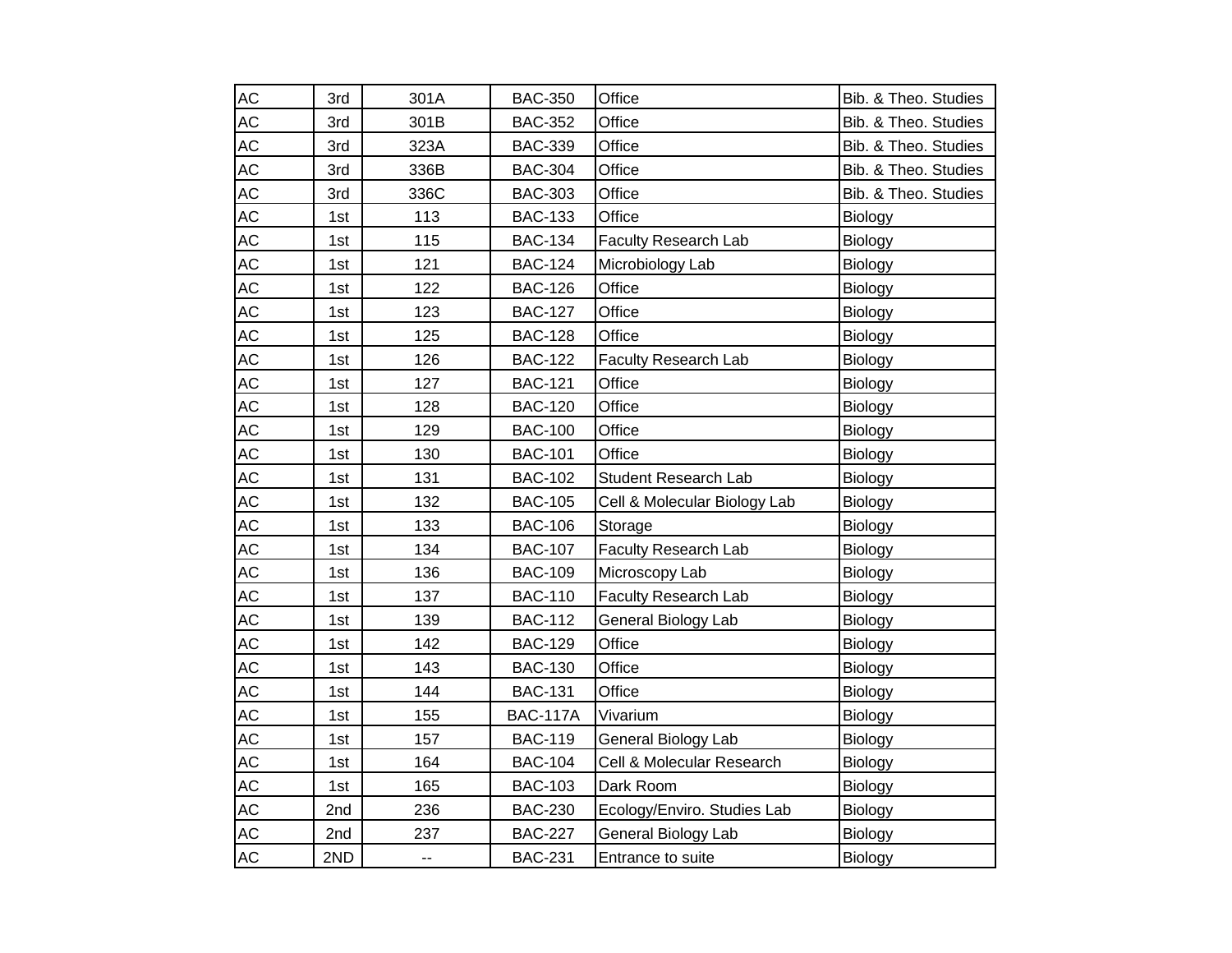| AC            | 1st | 121A | <b>BAC-124A</b> | Microbiology Prep Room       | Biology                  |
|---------------|-----|------|-----------------|------------------------------|--------------------------|
| AC            | 1st | 122A | <b>BAC-125</b>  | Office                       | Biology                  |
| AC            | 1st | 124A | <b>BAC-123A</b> | Herbarium                    | Biology                  |
| AC            | 1st | 131A | <b>BAC-102A</b> | Prep Area                    | Biology                  |
| AC            | 1st | 165A | <b>BAC-103A</b> | Microscopy Facility          | Biology                  |
| AC            | 2nd | 233A | <b>BAC-233</b>  | Office                       | Biology                  |
| AC            | 2nd | 233B | <b>BAC-232</b>  | Office                       | Biology                  |
| AC            | 2nd | 234A | <b>BAC-227B</b> | Storage                      | Biology                  |
| $AC$          | 1st | 101  | <b>BAC-140</b>  | Mechanical                   | <b>Building Services</b> |
| $\mathsf{AC}$ | 1st | 114  | <b>BAC-139</b>  | Custodial                    | <b>Building Services</b> |
| AC            | 1st | 116  | <b>BAC-138</b>  | Women's Restroom             | <b>Building Services</b> |
| AC            | 1st | 118  | <b>BAC-136</b>  | <b>Electrical Room</b>       | <b>Building Services</b> |
| AC            | 1st | 120  | <b>BAC-135</b>  | Men's Restroom               | <b>Building Services</b> |
| AC            | 1st | 135  | <b>BAC-108</b>  | Custodial/Office             | <b>Building Services</b> |
| AC            | 1st | 145  | <b>BAC-130A</b> | <b>Electrical Room</b>       | <b>Building Services</b> |
| AC            | 1st | 147  | <b>BAC-161</b>  | Men's Restroom               | <b>Building Services</b> |
| AC            | 1st | 148  | <b>BAC-162</b>  | Women's Restroom             | <b>Building Services</b> |
| $\mathsf{AC}$ | 2nd | 229  |                 | Women's Restroom             | <b>Building Services</b> |
| AC            | 2nd | 231  |                 | Men's Restroom               | <b>Building Services</b> |
| AC            | 3rd | 325  | <b>BAC-337</b>  | Women's Restroom             | <b>Building Services</b> |
| AC            | 3rd | 326  | <b>BAC-336</b>  | Men's Restroom               | <b>Building Services</b> |
| AC            | 2nd | 229A | <b>BAC-253</b>  | Restroom Entrance            | <b>Building Services</b> |
| AC            | 2nd | 231A | <b>BAC-254</b>  | <b>Restroom Entrance</b>     | <b>Building Services</b> |
| AC            | 2nd | 232A | <b>BAC-255A</b> | Storage                      | <b>Building Services</b> |
| $\mathsf{AC}$ | 2nd | 227A | <b>BAC-252</b>  | Office                       | <b>C&amp;E Services</b>  |
| AC            | 1st | 102  | <b>BAC-142</b>  | Office                       | Chemistry                |
| AC            | 1st | 103  | <b>BAC-143</b>  | Office                       | Chemistry                |
| AC            | 1st | 104  | <b>BAC-145</b>  | Office                       | Chemistry                |
| AC            | 1st | 106  | <b>BAC-147</b>  | Office                       | Chemistry                |
| AC            | 1st | 107  | <b>BAC-149</b>  | Office                       | Chemistry                |
| AC            | 1st | 108  | <b>BAC-150</b>  | <b>General Chemistry Lab</b> | Chemistry                |
| AC            | 1st | 109  | <b>BAC-151</b>  | Organic Chemistry Lab        | Chemistry                |
| <b>AC</b>     | 1st | 111  | <b>BAC-153</b>  | <b>Instrument Lab</b>        | Chemistry                |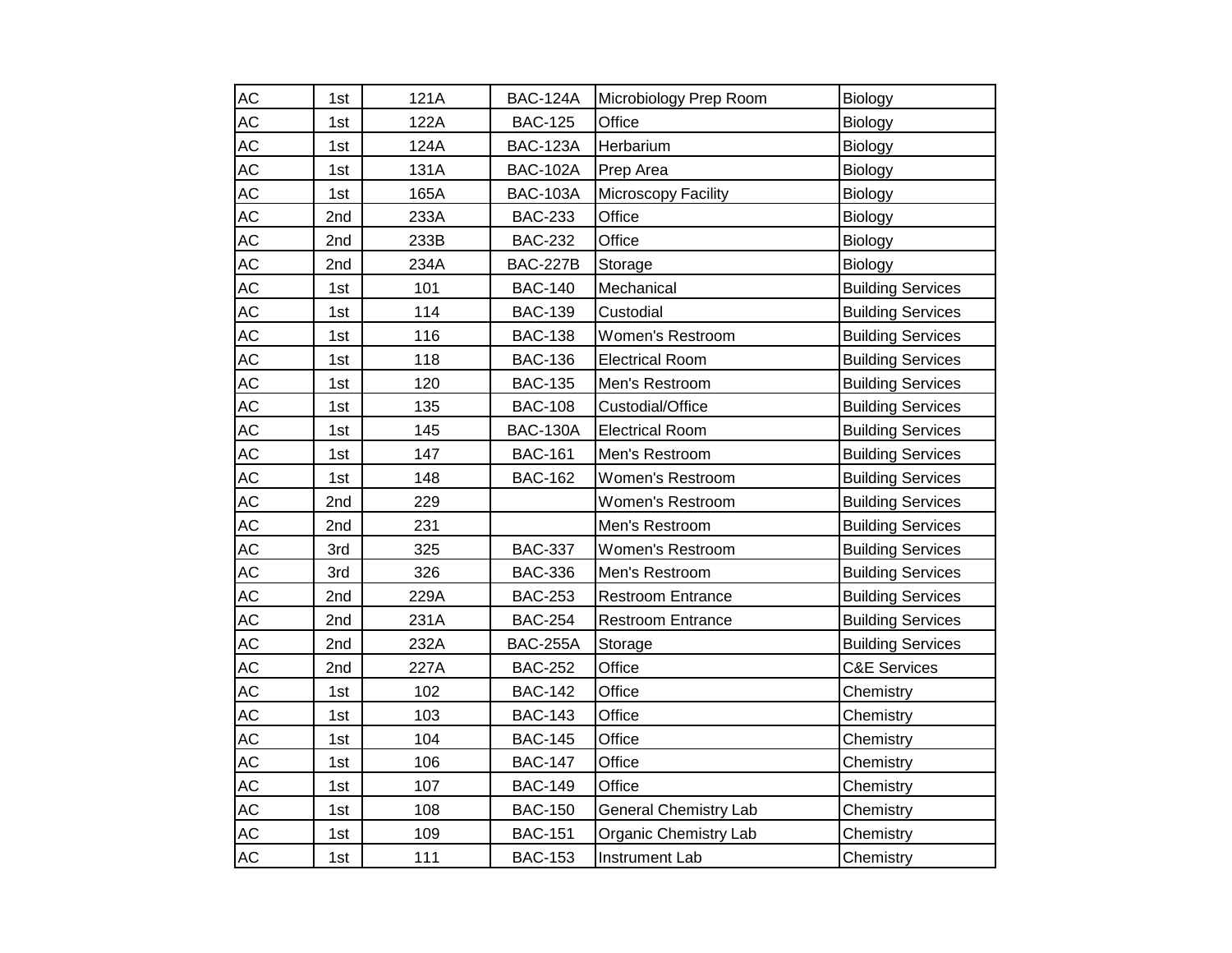| AC        | 1st | 117          | <b>BAC-137</b>  | Seminar Room                  | Chemistry                |
|-----------|-----|--------------|-----------------|-------------------------------|--------------------------|
| AC        | 1st | 102A         | <b>BAC-141</b>  | Office                        | Chemistry                |
| AC        | 1st | 105A         | <b>BAC-144</b>  | Office                        | Chemistry                |
| AC        | 1st | 105B         | <b>BAC-146</b>  | Office                        | Chemistry                |
| AC        | 1st | 105C         | <b>BAC-148</b>  | Office                        | Chemistry                |
| AC        | 1st | 108A         | <b>BAC-157</b>  | Intro. to Chemistry Lab       | Chemistry                |
| AC        | 1st | 108B         | <b>BAC-158</b>  | <b>Chemical Storage</b>       | Chemistry                |
| AC        | 1st | 108C         | <b>BAC-159</b>  | <b>Physical Chemistry Lab</b> | Chemistry                |
| AC        | 1st | 111A         | <b>BAC-153A</b> | Faculty Research Lab          | Chemistry                |
| AC        | 1st | 111B         | <b>BAC-153B</b> | <b>Faculty Research Lab</b>   | Chemistry                |
| AC        | 1st | 112-dea TMA  | <b>BAC-136A</b> | Student Research Lab          | Chemistry                |
| AC        | 1st | 112A-dea TMA |                 | <b>Chemical Storage Room</b>  | Chemistry                |
| AC        | 1st | 117A         | 44              | Storage / Corridor            | Chemistry                |
| AC        | 1st | 152A         | <b>BAC-152A</b> | STOR.                         | Chemistry                |
| AC        | 3rd | 313          | <b>BAC-364</b>  | Office                        | English                  |
| AC        | 3rd | 315          | <b>BAC-366</b>  | Office                        | English                  |
| <b>AC</b> | 3rd | 316          | <b>BAC-367</b>  | Office                        | English                  |
| AC        | 3rd | 317          | <b>BAC-368</b>  | Office                        | English                  |
| AC        | 3rd | 318          | <b>BAC-369</b>  | Office                        | English                  |
| <b>AC</b> | 3rd | 319          | <b>BAC-370</b>  | Office                        | English                  |
| AC        | 3rd | 323B         | <b>BAC-338</b>  | Office                        | English                  |
| <b>AC</b> | 2nd | 260          | <b>BAC-260</b>  | Conference Room               | General                  |
| AC        | 2nd | 246          | <b>BAC-216</b>  | Classroom                     | General Classroom        |
| AC        | 3rd | 300          | <b>BAC-352</b>  | Classroom                     | <b>General Classroom</b> |
| AC        | 3rd | 305          | <b>BAC-355</b>  | Classroom                     | <b>General Classroom</b> |
| AC        | 3rd | 321          | <b>BAC-371</b>  | Classroom                     | <b>General Classroom</b> |
| AC        | 3rd | 324          | <b>BAC-344</b>  | Classroom                     | General Classroom        |
| AC        | 3rd | 328          | <b>BAC-334</b>  | Classroom                     | General Classroom        |
| AC        | 3rd | 329          | <b>BAC-332</b>  | Classroom                     | General Classroom        |
| <b>AC</b> | 3rd | 330          | <b>BAC-333</b>  | Classroom                     | General Classroom        |
| AC        | 3rd | 332          | <b>BAC-329</b>  | Classroom                     | General Classroom        |
| AC        | 3rd | 333          | <b>BAC-330</b>  | Classroom                     | General Classroom        |
| <b>AC</b> | 3rd | 337          | <b>BAC-305</b>  | Classroom                     | General Classroom        |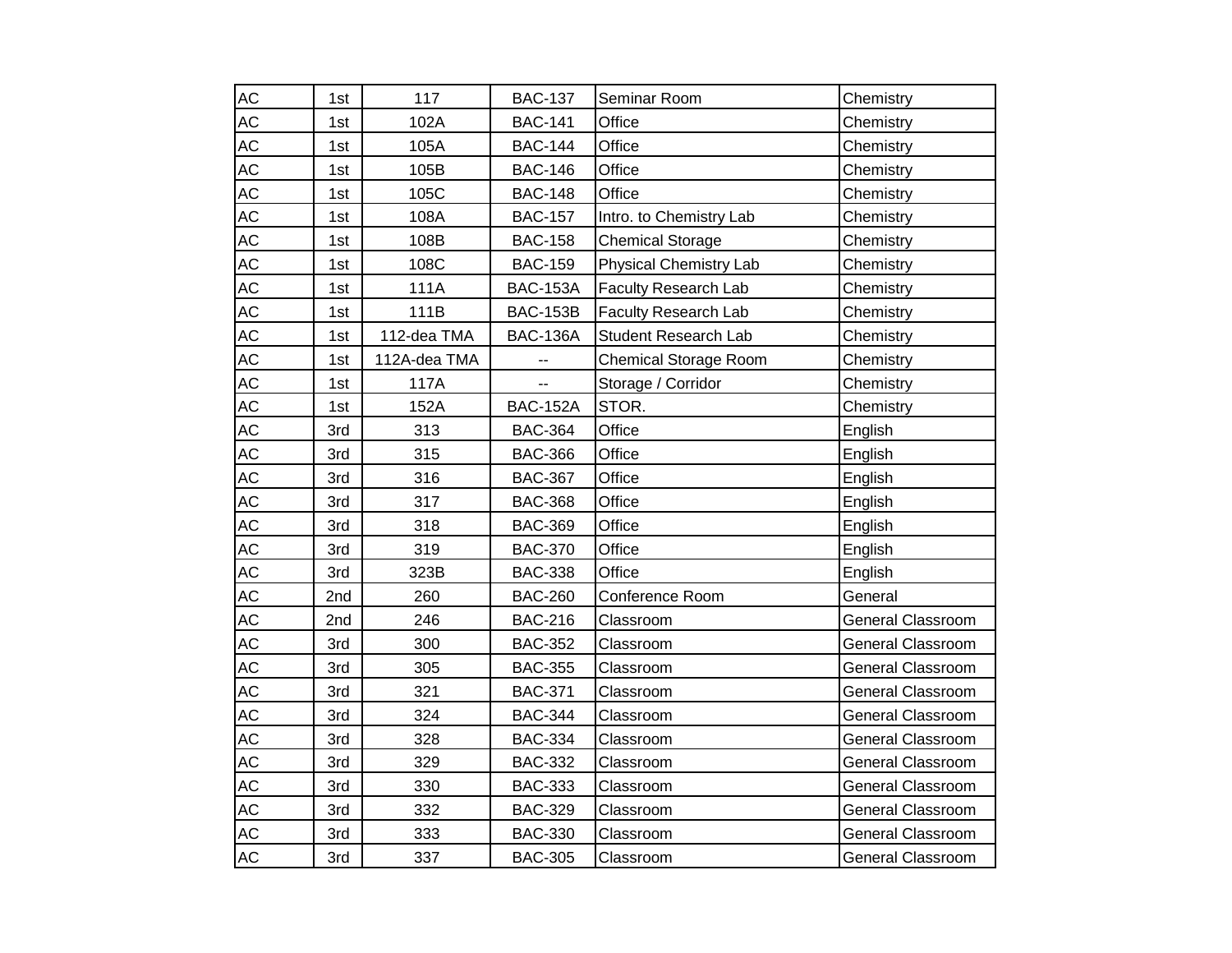| AC            | 1st | 100  | <b>BAC-132</b>  | Server Room                 | Info. Tech. Services  |
|---------------|-----|------|-----------------|-----------------------------|-----------------------|
| AC            | 3rd | 323  | <b>BAC-342</b>  | Data                        | <b>ITS</b>            |
| AC            | 3rd | 314  | <b>BAC-365</b>  | Office                      | Journalism            |
| AC            | 2nd | 280  | <b>BAC-280</b>  | Electrical/Data Room        | Maintenance           |
| AC            | 3rd | 320A | <b>BAC-343</b>  | <b>Mechanical Room</b>      | Maintenance           |
| AC            | 3rd | 304  | <b>BAC-356</b>  | Office                      | Philosophy            |
| AC            | 3rd | 306  | <b>BAC-357</b>  | Office                      | Philosophy            |
| AC            | 3rd | 307  | <b>BAC-358</b>  | Office                      | Philosophy            |
| AC            | 3rd | 308  | <b>BAC-359</b>  | Office                      | Philosophy            |
| $\mathsf{AC}$ | 3rd | 309  | <b>BAC-360</b>  | Office                      | Philosophy            |
| AC            | 2nd | 235  | <b>BAC-228</b>  | Office                      | Physics               |
| <b>AC</b>     | 2nd | 238  | <b>BAC-229</b>  | Office                      | Physics               |
| AC            | 2nd | 241  | <b>BAC-218</b>  | Optics & Holography Lab     | Physics               |
| AC            | 2nd | 242  | <b>BAC-222</b>  | Office                      | Physics               |
| AC            | 2nd | 243  | <b>BAC-223</b>  | Office                      | Physics               |
| AC            | 2nd | 244  | <b>BAC-224</b>  | Office                      | Physics               |
| AC            | 2nd | 245  | <b>BAC-217</b>  | <b>General Physics Lab</b>  | Physics               |
| $\mathsf{AC}$ | 2nd | 247  | <b>BAC-225</b>  | Modern Physics Lab          | Physics               |
| AC            | 2nd | 251  | <b>BAC-210</b>  | Machine Shop                | Physics               |
| AC            | 2nd | 253  | <b>BAC-212</b>  | Peterson Physics Center     | Physics               |
| AC            | 2nd | 255  | <b>BAC-213</b>  | Electronics Lab             | Physics               |
| AC            | 2nd | 264  | <b>BAC-276</b>  | Intro to Physics Lab        | Physics               |
| AC            | 2nd | 266  | <b>BAC-266</b>  | Robotics Lab                | Physics               |
| AC            | 2nd | 271  | <b>BAC-271</b>  | <b>Fluids Lab</b>           | Physics               |
| <b>AC</b>     | 2nd | 275  | <b>BAC-275</b>  | <b>Materials Lab</b>        | Physics               |
| AC            | 2nd | 277  | <b>BAC-277</b>  | <b>Engineering Flex Lab</b> | Physics               |
| AC            | 2nd | 239A | <b>BAC-221</b>  | Office                      | Physics               |
| AC            | 2nd | 239B | <b>BAC-220</b>  | Office                      | Physics               |
| AC            | 2nd | 241A | <b>BAC-218A</b> | Clean Room                  | Physics               |
| AC            | 2nd | 245A | <b>BAC-215</b>  | Materials / Wind Tunnel Lab | Physics               |
| AC            | 2nd | 264A | <b>BAC-276A</b> | Storage                     | Physics               |
| AC            | 3rd | 327  | <b>BAC-341</b>  | Storage/Corridor            | <b>Print Services</b> |
| AC            | 3rd | 300A | <b>BAC-351A</b> | <b>Print Services</b>       | <b>Print Services</b> |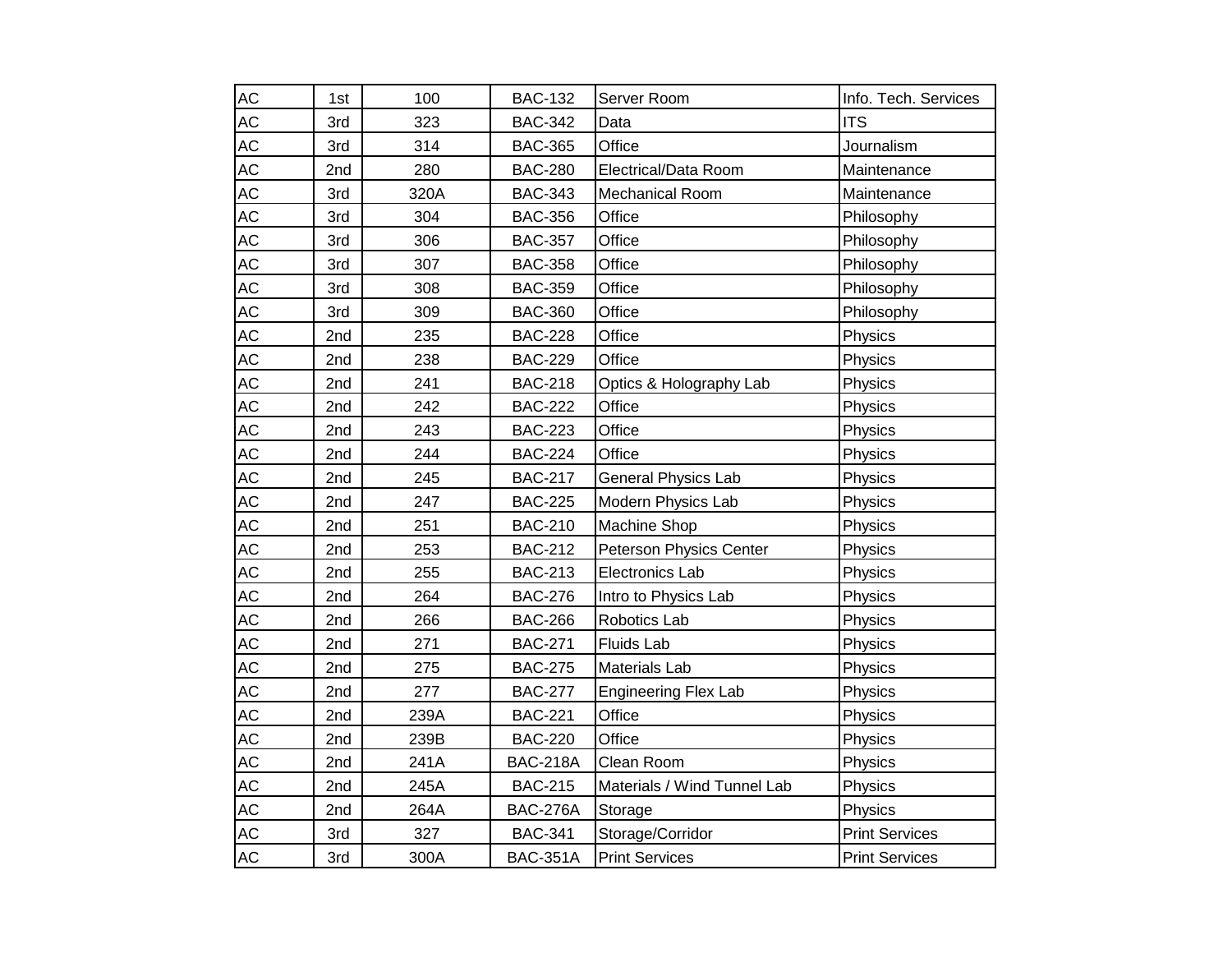| AC           | 3rd | 320B?  | <b>BAC-341</b>  | Storage                        | <b>Print Services</b>        |
|--------------|-----|--------|-----------------|--------------------------------|------------------------------|
| AC           | 3rd | 324A   | <b>BAC-340</b>  | Office                         | <b>Print Services</b>        |
| AC           | 3rd | 327    | <b>BAC-335</b>  | Storage/Roof Access            | <b>Print Services/Facmar</b> |
| AC           | 3rd | 340    | <b>BAC-308</b>  | Office                         | Psych Coord                  |
| AC           | 3rd | 338    | <b>BAC-306</b>  | Research Lab I                 | Psychology                   |
| AC           | 3rd | 339    | <b>BAC-307</b>  | Research Lab II                | Psychology                   |
| AC           | 3rd | 341    | <b>BAC-309</b>  | Computer & Research Lab        | Psychology                   |
| AC           | 3rd | 342    | <b>BAC-310</b>  | Prep Room                      | Psychology                   |
| <b>AC</b>    | 3rd | 344    | <b>BAC-325</b>  | Office                         | Psychology                   |
| AC           | 3rd | 345    | <b>BAC-326</b>  | Office                         | Psychology                   |
| AC           | 3rd | 346    | <b>BAC-327</b>  | Office                         | Psychology                   |
| AC           | 3rd | 347    | <b>BAC-328</b>  | Office                         | Psychology                   |
| AC           | 3rd | 336D   | <b>BAC-302</b>  | Research Lab                   | Psychology                   |
| AC           | 3rd | 338A   | <b>BAC-306A</b> | Storage                        | Psychology                   |
| AC           | 3rd | 342A   | <b>BAC-310A</b> | Vivarium                       | Psychology                   |
| AC           | 3rd | 343B   | <b>BAC-315</b>  | Office                         | Psychology                   |
| AC           | 3rd | 343C   | <b>BAC-314</b>  | Office                         | Psychology                   |
| AC           | 3rd | 343D   | <b>BAC-316</b>  | Office                         | Psychology                   |
| AC           | 3rd | 343E   | <b>BAC-317</b>  | Office                         | Psychology                   |
| AC           | 3rd | 343F   | <b>BAC-318</b>  | Office                         | Psychology                   |
| AC           | 3rd | 343G   | <b>BAC-312</b>  | Storage                        | Psychology                   |
| AC           | 3rd | 434A   | <b>BAC-313</b>  | Office                         | Psychology                   |
| AC           | 1st | 146    | <b>BAC-160</b>  | Costume Storage                | Theater                      |
|              |     |        |                 |                                |                              |
| <b>TOWER</b> |     |        |                 |                                |                              |
| <b>NEW</b>   | 1st | AC-195 | <b>BAC-195</b>  | Ecology/Enviromental Lab 2     | <b>Biology</b>               |
| <b>NEW</b>   | 1st | AC-190 | <b>BAC-190</b>  | <b>Stair</b>                   |                              |
| <b>NEW</b>   | 1st | AC-189 | <b>BAC-189</b>  | Electrical                     |                              |
| <b>NEW</b>   | 1st | AC-188 | <b>BAC-188</b>  | Mechanical                     |                              |
| <b>NEW</b>   | 1st | AC-186 | <b>BAC-186</b>  | <b>Elevator Equipment Room</b> | Biology                      |
| <b>NEW</b>   | 1st | AC-183 | <b>BAC-183</b>  | Ecology/Enviromental Lab 1     | Biology                      |
| <b>NEW</b>   | 1st | AC-191 | <b>BAC-191</b>  | Soils Research                 | Biology                      |
| <b>NEW</b>   | 1st | AC-193 | <b>BAC-193</b>  | <b>Biology Storage</b>         | Biology                      |